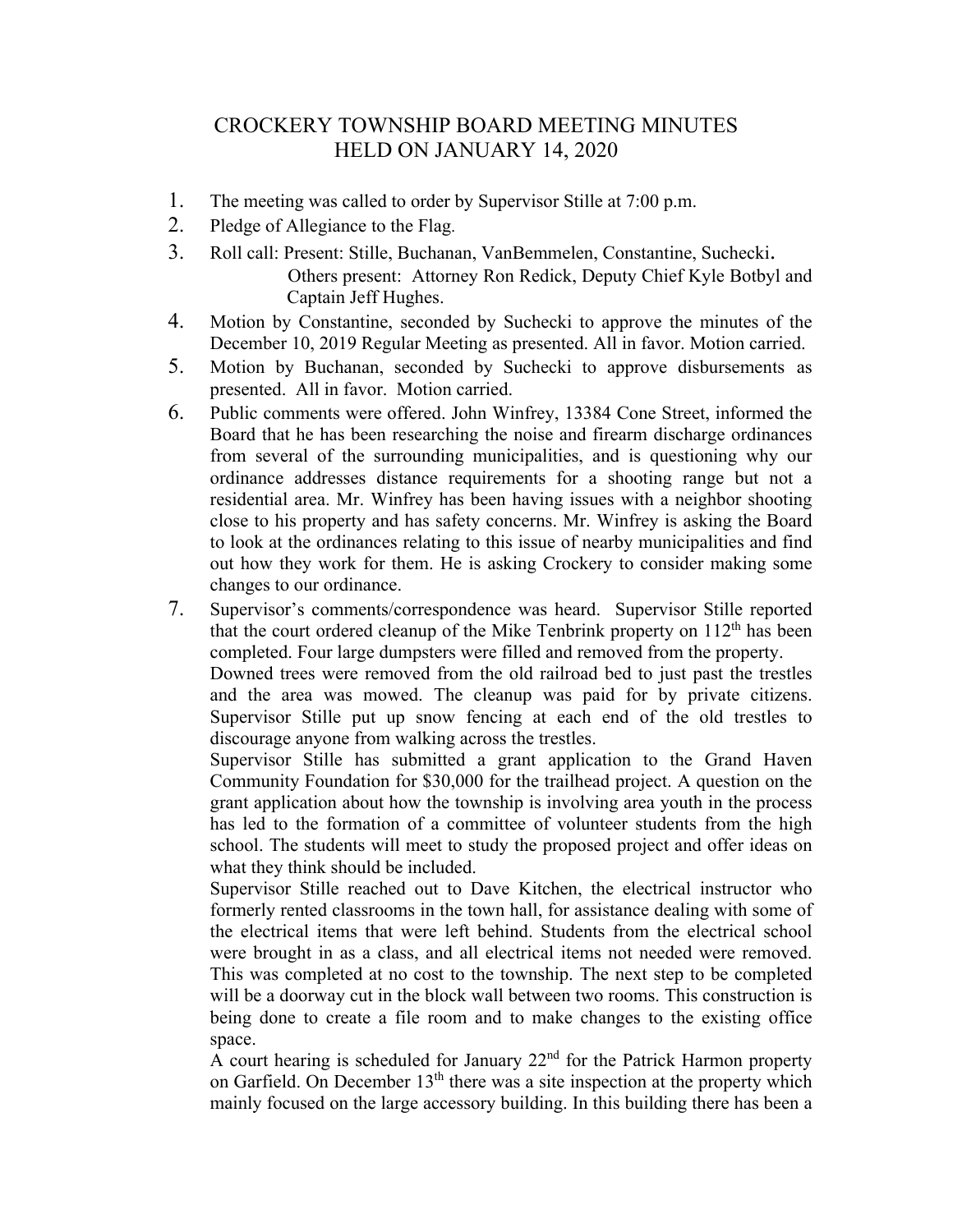living area created including rooms with attached baths, a kitchen complete with granite countertops, and an additional bath. This work was not shown on the plans submitted to the township and therefore none of the work was inspected. Zoning and occupancy permits have been revoked and a civil citation has been issued.

- 8. Treasurer's Report was offered. Treasurer VanBemmelen was notified by Ottawa County Public Utilities that a water pump at one of the pump stations had failed and either had to be rebuilt or replaced. Due to the age of the pump it was decided to replace the pump. The cost will be approximately \$10,000 and will be paid for from the Water Fund.
- 9. Clerk's Report was offered. Clerk Buchanan stated that the Cemetery Committee is meeting on January 15<sup>th</sup> at 7 p.m. with much of the meeting to focus on possible changes to the monument sizes addressed in the ordinance. This is in response to some recent questions about monuments in the Nunica Cemetery.
- 10. Fire Chief's report was given. Deputy Chief Botbyl reported that the department responded to 28 calls this month. The Board members were given information on the number of daytime calls that the department responded to. This report went back to July when the daytime hour coverage began. The information was reviewed and discussed. All parties feel this program is working well.

Deputy Chief Botbyl stated that the officers have been discussing what to do with old 571 (mini pumper). They would like to place it for sale with a broker but to maximize the sale price it will need some work done on the pump. He is asking approval to have repairs done with the cost anticipated to be less than \$1000.

Captain Jeff Hughes informed the Board that only 4 members of the department currently have working flashlights. The department is asking for approval to purchase 18 new flashlights at a cost of \$55.00 each.

Captain Hughes also is asking approval for the department to purchase 3 new ice rescue suits. The 3 they currently have, are leaking or having issues with the zippers. They have also exceeded the life expectancy or soon will.

- 11. Committee Chair reports were offered. No reports were heard.
- 12. Board Member Committee reports were offered. No reports were heard.
- 13. Motion by Constantine, seconded by VanBemmelen to authorize repairs to (old) 571 truck up to \$1,000. All in favor. Motion carried
- 14. Motion by VanBemmelen, seconded by Buchanan to authorize the purchase of 18 flashlights for the fire department at a cost of \$55 each plus shipping. All in favor. Motion carried.
- 15. Motion by VanBemmelen, seconded by Buchanan to authorize the purchase of 3 ice rescue suits from Dive Rescue International at a cost of \$1863.30 (\$621.10 each) plus shipping charges. All in favor. Motion carried.
- 16. Motion by Buchanan, seconded by VanBemmelen to adopt Resolution 2020-01, Resolution of Recognition for Jean Copeland (30 years employment and volunteer service). All in favor. Motion carried.